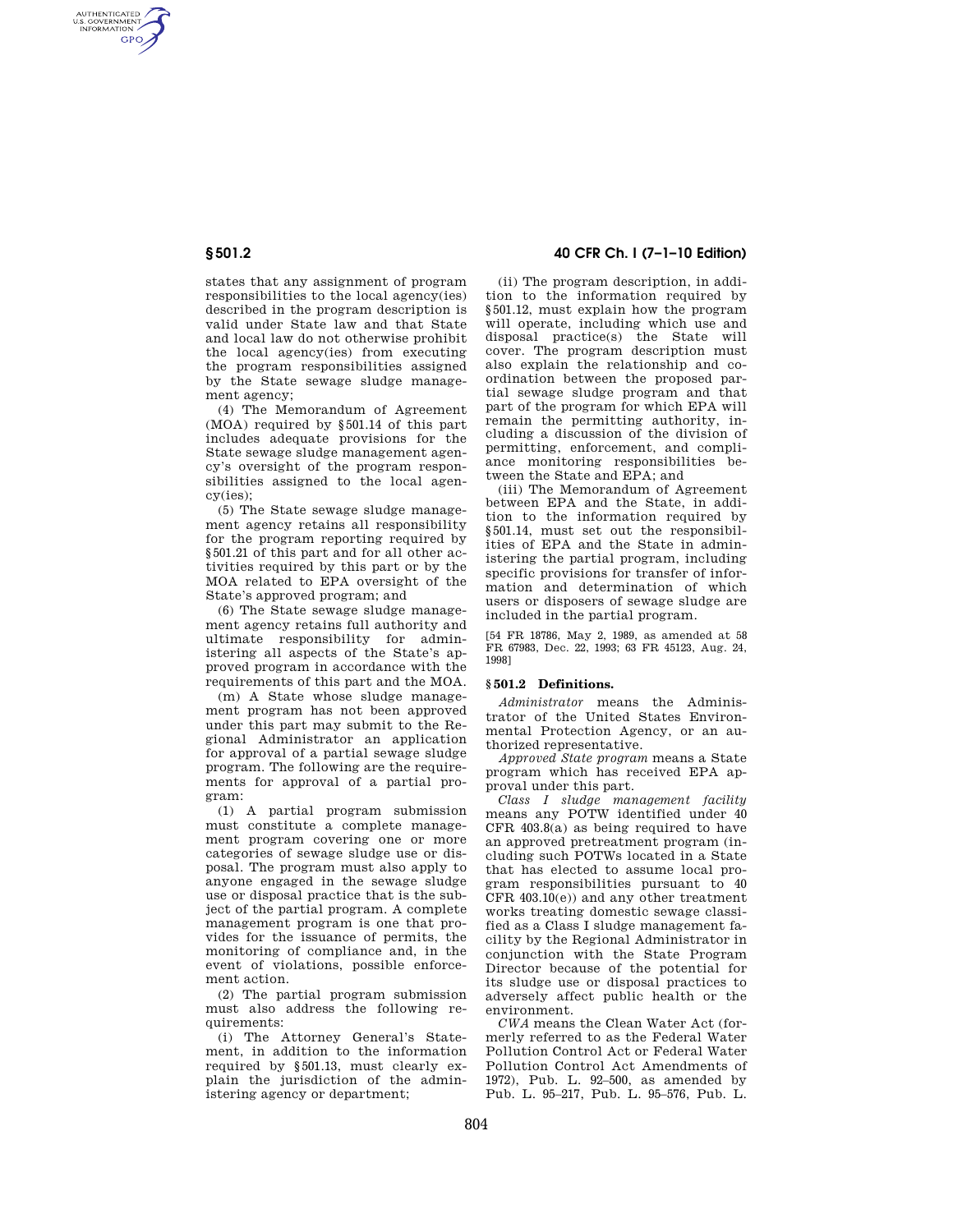## **Environmental Protection Agency § 501.2**

96–483, Pub. L. 97–117, and Pub. L. 100– 4, 33 U.S.C. 1251 *et seq.* 

*Federal Indian reservation* means all land within the limits of any Indian reservation under the jurisdiction of the United States Government, notwithstanding the issuance of any patent, and including rights-of-way running through the reservation.

*Indian Tribe* means any Indian Tribe, band, group, or community recognized by the Secretary of the Interior and exercising governmental authority over a Federal Indian reservation.

*Municipality* means a city, town, borough, county, parish, district, association, or other public body (including an intermunicipal agency of two or more of the foregoing entities) created under State law (or an Indian tribe or an authorized Indian tribal organization), or a designated and approved management agency under section 208 of the Clean Water Act. This definition includes a special district created under State law such as a water district, sewer district, sanitary district, utility district, drainage district, or similar entity, or an integrated waste management facility as defined in section 201(e) of the CWA, as amended, that has as one of its principal responsibilities the treatment, transport, or disposal of sewage sludge.

*Permit* means an authorization, license, or equivalent control document issued by EPA or an ''approved State program<sup>"</sup> to implement the requirements of this part.

*Person* is an individual, association, partnership, corporation, municipality, State or Federal Agency, or an agent or employee thereof.

*POTW* means a publicly owned treatment works.

*Publicly owned treatment works* means a treatment works treating domestic sewage that is owned by a municipality or State.

*Septage* means the liquid and solid material pumped from a septic tank, cesspool, or similar domestic sewage treatment system, or a holding tank, when the system is cleaned or maintained.

*Sewage sludge* means any solid, semisolid, or liquid residue removed during the treatment of municipal waste water or domestic sewage. Sewage sludge includes, but is not limited to, solids removed during primary, secondary or advanced waste water treatment, scum, septage, portable toilet pumpings, Type III Marine Sanitation device pumpings (33 CFR part 159), and sewage sludge products. Sewage sludge does not include grit, screenings, or ash generated during the incineration of sewage sludge.

*Standards for sewage sludge use or disposal* means the regulations promulgated at 40 CFR part 503 pursuant to section 405(d) of the CWA which govern minimum requirements for sludge quality, management practices, and monitoring and reporting applicable to the generation or treatment of sewage sludge from a treatment works treating domestic sewage or use or disposal of that sewage sludge by any person.

*State* means a State, the District of Columbia, the Commonwealth of Puerto Rico, the Virgin Islands, Guam, American Samoa, the Trust Territory of the Pacific Islands, and the Commonwealth of the Northern Mariana Islands, and an Indian Tribe as defined in these regulations which meets the requirements of §501.22.

*State Program Director* or *Director*  means the chief executive officer of the State sewage sludge management agency.

*State sewage sludge management agency* means the agency designated by the Governor as having the lead responsibility for managing or coordinating the approved State program under this part.

*Toxic pollutant* means any pollutant listed as toxic under section 307(a)(1) or any pollutant identified in regulations implementing section 405(d) of the  $\overline{\text{CW}}$  A

*Treatment works treating domestic sewage* means a POTW or any other sewage sludge or wastewater treatment devices or systems, regardless of ownership (including Federal facilities), used in the storage, treatment, recycling, and reclamation of municipal or domestic sewage, including land dedicated for the disposal of sewage sludge. This definition does not include septic tanks or similar devices. For purposes of this definition, ''domestic sewage'' includes waste and waste water from humans or household operations that